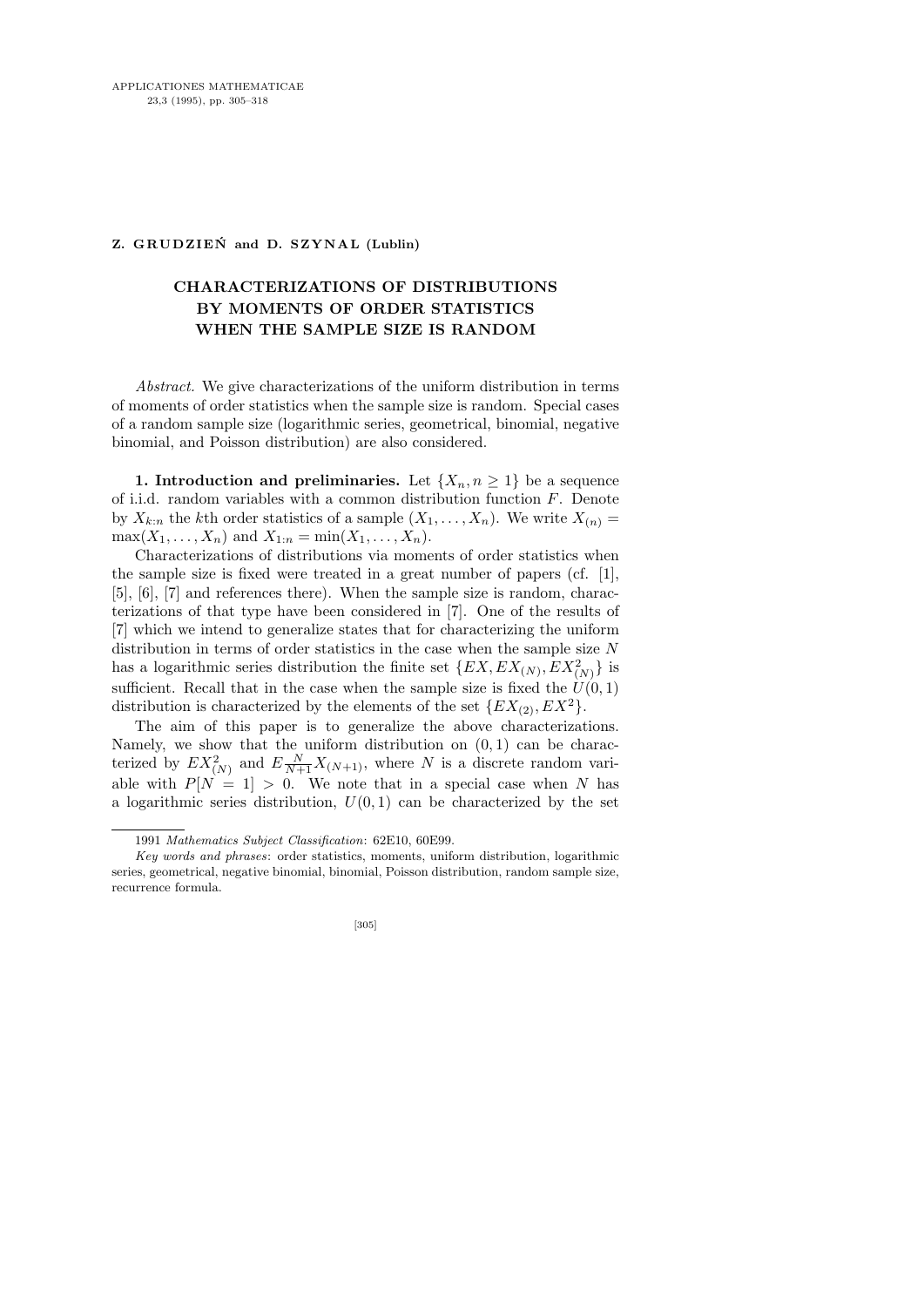$\{EX_{(N)}^2, E_{N+1}^N X_{(N+1)}\}$  instead of  $\{EX, EX_{(N)}, EX_{(N)}^2\}$ . Moreover, we discuss characterization conditions for the uniform distribution when the probability function of the sample size  $N$  is given by the recurrence formula

(1.1) 
$$
P[N = n] = (a + b/n)P[N = n - 1], \quad n \in \{2, 3, ... \};
$$

$$
a < 1, a + b \ge 0 \text{ (cf. [4], [8]).}
$$

2. Moments of order statistics with a random index. Let  $\{X_n,$  $n \geq 1$ } be a sequence of i.i.d. random variables obeying a distribution F. Put

$$
\psi_N(t) = Et^N
$$
,  $|t| < 1$ ,  $F^{-1}(t) = \inf\{x : F(x) \ge t\}$ ,  $t \in (0, 1)$ .

LEMMA. Let  $N$  be a positive integer-valued random variable independent of  $\{X_n, n \geq 1\}$ . If the probability function of N satisfies the recurrence relation  $(1.1)$  and the distribution function F has a finite mth moment for  $m \geq 1$ , then

(2.1) 
$$
EX_{(N)}^m = aE \frac{N}{N+1} X_{(N+1)}^m + (a+b)E \frac{X_{(N+1)}^m}{N+1} + P[N=1]EX^m
$$

and

(2.2) 
$$
EX_{1:N}^m = aE\frac{N}{N+1}X_{1:N+1}^m + (a+b)E\frac{X_{1:N+1}^m}{N+1} + P[N=1]EX^m.
$$

Proof. Note that

$$
EX_{(n)}^{m} = n \int_{0}^{1} (F^{-1}(t))^{m} t^{n-1} dt \quad \text{(cf. [2]).}
$$

Then

$$
EX_{(N)}^{m} = \sum_{n=1}^{\infty} E(\max(X_1, ..., X_n))^{m} P[N = n]
$$
  
=  $\sum_{n=1}^{\infty} n \int_{0}^{1} (F^{-1}(t))^{m} t^{n-1} dt P[N = n]$   
=  $P[N = 1] EX^{m} + a \int_{0}^{1} (F^{-1}(t))^{m} \sum_{n=2}^{\infty} n t^{n-1} P[N = n - 1] dt$   
+  $b \int_{0}^{1} (F^{-1}(t))^{m} \sum_{n=2}^{\infty} t^{n-1} P[N = n - 1] dt$   
=  $P[N = 1] EX^{m} + a \int_{0}^{1} (F^{-1}(t))^{m} t \psi_{N}'(t) dt$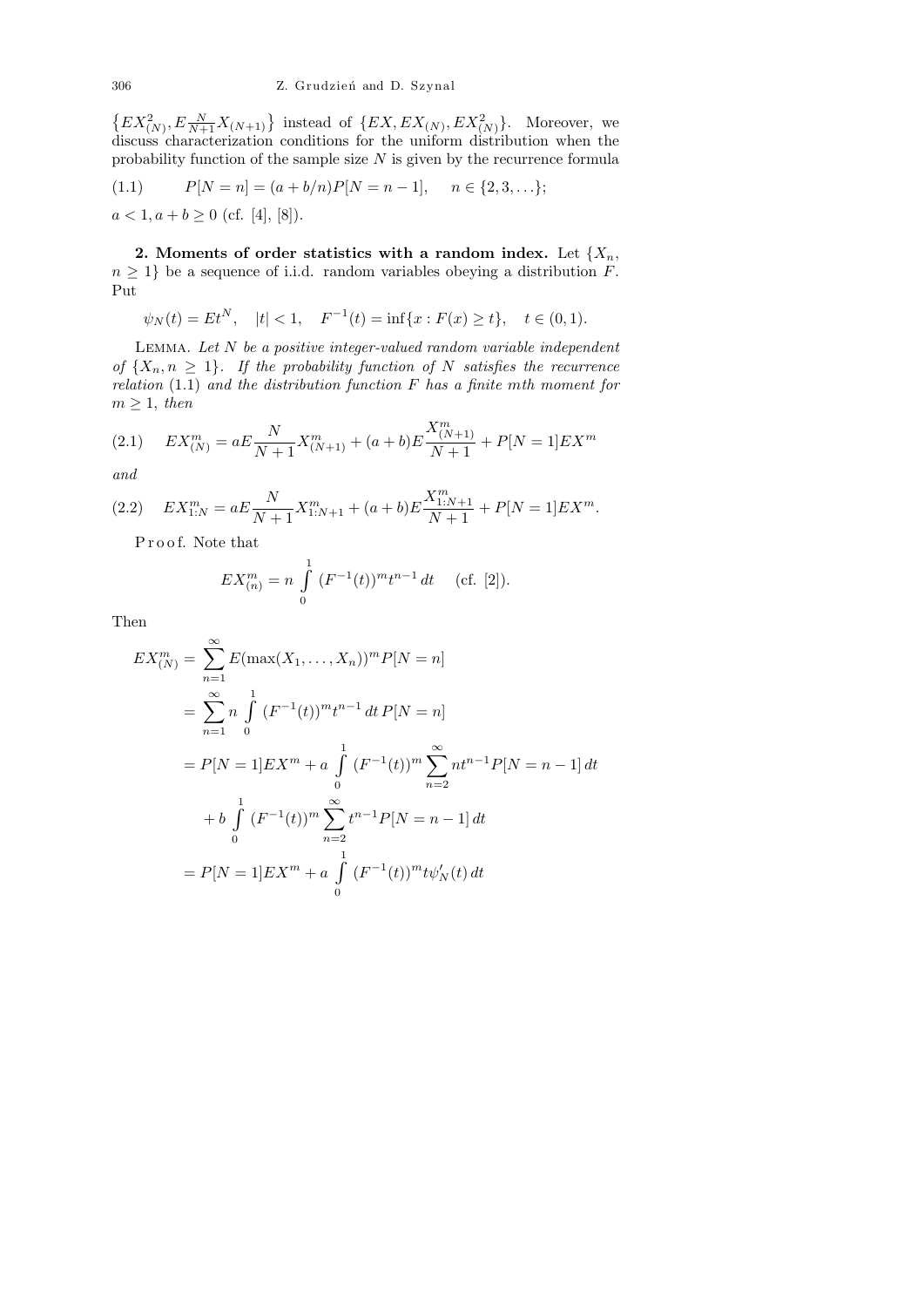+ 
$$
(a + b) \int_{0}^{1} (F^{-1}(t))^{m} \psi_{N}(t) dt
$$
  
=  $aE \frac{N}{N+1} X_{(N+1)}^{m} + (a + b)E \frac{X_{(N+1)}^{m}}{N+1} + P[N = 1] EX^{m},$ 

which gives (2.1). In a similar way we obtain (2.2).

 $R$  e m a r k 1. The relations  $(2.1)$  and  $(2.2)$  can be written in the form

(2.3) 
$$
EX_{(N)}^{m} = a \int_{0}^{1} (F^{-1}(t))^{m} t \psi_{N}'(t) dt
$$

$$
+ (a+b) \int_{0}^{1} (F^{-1}(t))^{m} \psi_{N}(t) dt + P[N = 1] EX^{m},
$$

$$
(2.4) \quad EX_{1:N}^{m} = a \int_{0}^{1} (F^{-1}(t))^{m} (1-t) \psi_{N}'(1-t) dt
$$

$$
+ (a+b) \int_{0}^{1} (F^{-1}(t))^{m} \psi_{N}(1-t) dt + EX^{m} P[N = 1],
$$

respectively.

 $R \in \mathbb{R}$  and  $R$  2. In collective risk theory  $X_{(N)}$  corresponds to the maximum amount of a claim among the random number of claims in a certain period (cf. [8]).

## 3. Characterizations of the uniform distribution

THEOREM 1. Let  $\{X_n, n \geq 1\}$  be a sequence of i.i.d. random variables with a common distribution function F such that  $EX_1^2 < \infty$ . Suppose that N is a positive integer-valued random variable independent of  $\{X_n, n \geq 1\}$ and has a probability function with  $P[N = 1] > 0$ . Then for given  $\lambda > 0$ ,  $F(x) = x/\lambda, x \in (0, \lambda), \text{ iff}$ 

(3.1) 
$$
EX_{(N)}^2 - 2\lambda E \frac{N}{N+1} X_{(N+1)} + \lambda^2 E \frac{N}{N+2} = 0.
$$

P r o o f. Let  $F(x) = x/\lambda, x \in (0, \lambda)$ . Then

$$
EX_{(N)}^2 = \int_0^1 (F^{-1}(t))^2 \psi_N(t) dt = \int_0^1 t^2 \psi_N(t) dt
$$

and

$$
E\frac{N}{N+1}X_{(N+1)} = \int_{0}^{1} (F^{-1}(t))t\psi'_{N}(t) dt = \int_{0}^{1} t^{2}\psi'_{N}(t) dt.
$$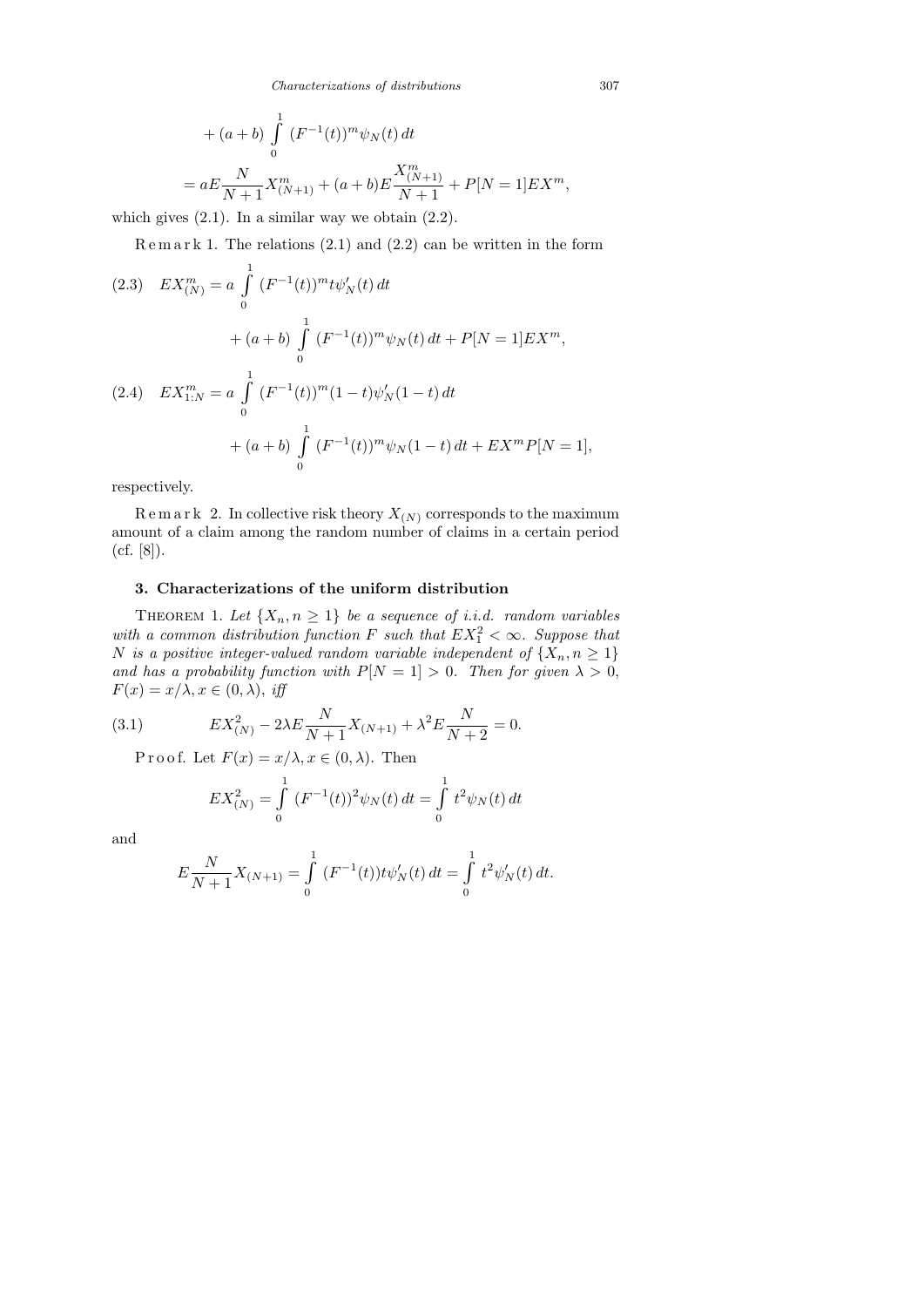Taking into account that

$$
E\frac{N}{N+2} = \int\limits_0^1 t^2 \psi'_N(t) dt
$$

we obtain (3.1).

Now assume that (3.1) holds true, i.e.

$$
\int_{0}^{1} (F^{-1}(t))^{2} \psi'_{N}(t) dt - 2\lambda \int_{0}^{1} F^{-1}(t) t \psi'_{N}(t) dt + \lambda^{2} \int_{0}^{1} t^{2} \psi'_{N}(t) dt = 0.
$$

Then  $\int_0^1 (F^{-1}(t) - \lambda t)^2 \psi'_N(t) dt = 0$ . Therefore by the assumptions we conclude that  $F^{-1}(t) = \lambda t$  a.e. on  $(0, 1)$ .

COROLLARY 1 (cf. [6] for  $\lambda = 1$ ). If  $P[N = 1] = 1$  then  $F(x) = x$ ,  $x \in (0,1), \text{ iff}$ 

(3.2) 
$$
EX_{(2)} - EX^2 = 1/3.
$$

COROLLARY 2 (cf. [7]). Let  $\{X_n, n \geq 1\}$  be a sequence of i.i.d. random variables with a common distribution function F with finite second moment. Suppose that a random sample size N is independent of  $\{X_n, n \geq 1\}$  and has the probability function

(3.3) 
$$
P[N = n] = \frac{\alpha \theta^n}{n}
$$
,  $n = 1, 2, ...$ ;  $\theta \in (0, 1)$ ,  $\alpha = -1/\ln(1 - \theta)$ .  
*Then*  $F(x) = x/\lambda$ ,  $x \in (0, \lambda)$ , *iff*

$$
(3.4) \tEX_{(N)}^2 - 2\lambda E \frac{N}{N+1} X_{(N+1)} - \lambda^2 \alpha \left\{ \frac{1}{2} + \frac{1}{\theta} + \frac{\ln(1-\theta)}{\theta^2} \right\} = 0,
$$

which is equivalent to

$$
(3.5) \quad EX_{(N)}^2 + 2\lambda \left[ \alpha EX - \frac{1}{\theta} EX_{(N)} \right] - \alpha \lambda^2 \left\{ \frac{1}{2} + \frac{1}{\theta} + \frac{\ln(1-\theta)}{\theta^2} \right\} = 0.
$$

P r o o f. Note that for the distribution  $(3.3)$  we get

(3.6) 
$$
E\frac{N}{N+2} = -\alpha \left\{ \frac{1}{2} + \frac{1}{\theta} + \frac{\ln(1-\theta)}{\theta^2} \right\}
$$

Hence we have  $(3.4)$ . Moreover, we see that the distribution  $(3.3)$  satisfies (1.1) with  $a = \theta$ ,  $b = -\theta$ . Then by the Lemma we have

.

$$
\theta E \frac{N}{N+1} X_{(N+1)} = EX_{(N)} - P[N=1] EX
$$

or

(3.7) 
$$
E\frac{N}{N+1}X_{(N+1)} = EX_{(N)}/\theta - \alpha EX.
$$

Putting (3.6) and (3.7) into (3.4) we get (3.5).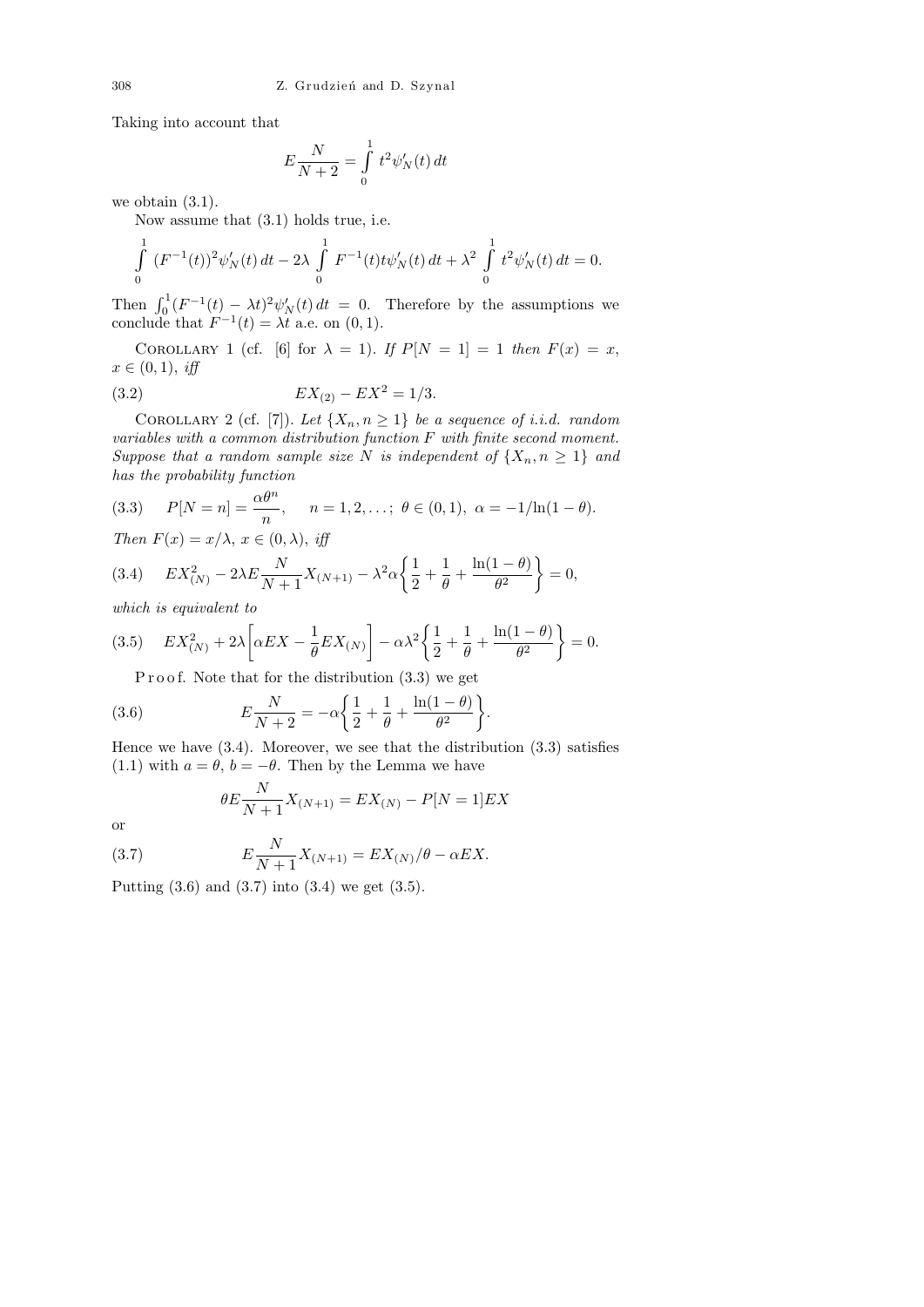Other special cases characterizing the uniform distribution are given in the following corollaries.

COROLLARY 3. Under the assumptions of Theorem 1,  $F(x) = x/\lambda$ ,  $x \in$  $(0, \lambda), \text{ iff}$ 

(i) 
$$
EX_{(N)}^{2} - 2\lambda E \frac{N}{N+1} X_{(N+1)} + \lambda^{2} \left[ 1 + \frac{2p}{q^{3}} \left( \frac{p^{2}}{2} - 2p + \frac{3}{2} + \ln p \right) \right] = 0,
$$

which is equivalent to

$$
EX_{(N)}^{2} - 2\lambda \left[ \frac{EX_{(N)}}{q} - E \frac{X_{(N+1)}}{N+1} - \frac{pEX}{q} \right] + \lambda^{2} \left[ 1 + \frac{2p}{q^{3}} \left( \frac{p^{2}}{2} - 2p + \frac{3}{2} + \ln p \right) \right] = 0,
$$

for N having the probability function

(3.8) 
$$
P[N = n] = pq^{n-1}, \quad n = 1, 2, ...; \ 0 < p < 1, \ p + q = 1;
$$
\n(ii) 
$$
EX_{(N)}^2 - 2\lambda E \frac{N}{N+1} X_{(N+1)} + \lambda^2 \left\{ \frac{1}{1-q^n} - 2 \left[ \frac{1-q^{n+2}}{n+2} - q \frac{1-q^{n+1}}{n+1} \right] / [p^2 (1-q^n)] \right\} = 0,
$$

which is equivalent to

$$
EX_{(N)}^{2} - 2\lambda \left[ -\frac{qEX_{(N)}}{p} + nE \frac{X_{(N+1)}}{N+1} + \frac{nq^{n}}{1-q^{n}} EX \right] + \lambda^{2} \left\{ \frac{1}{1-q^{n}} - 2\left[ \frac{1-q^{n+2}}{n+2} - q \frac{1-q^{n+1}}{n+1} \right] / [p^{2}(1-q^{n})] \right\} = 0,
$$

for N having the probability function

(3.9) 
$$
P[N = k] = \binom{n}{k} p^k q^{n-k} / (1 - q^n),
$$

$$
k = 1, ..., n; \ p + q = 1, \ 0 < p < 1;
$$
  
(iii) 
$$
EX_{(N)}^2 - 2\lambda E \frac{N}{N+1} X_{(N+1)} + \lambda^2 \left\{ \frac{\theta - 2}{\theta(1 - e^{-\theta})} + \frac{2}{\theta^2} \right\} = 0,
$$

which is equivalent to

$$
EX_{(N)}^2-2\lambda\bigg\{EX_{(N+1)}+\bigg[\frac{e^{-\theta}EX}{1-e^{-\theta}}-EX_{(N)}\bigg]\big/\theta\bigg\}+\lambda^2\bigg\{\frac{\theta-2}{\theta(1-e^{-\theta})}+\frac{2}{\theta^2}\bigg\}=0,
$$

for N having the probability function

(3.10) 
$$
P[N = n] = e^{-\theta} \theta^{n} / [(1 - e^{-\theta})n!], \quad n = 1, 2, \dots; \theta > 0;
$$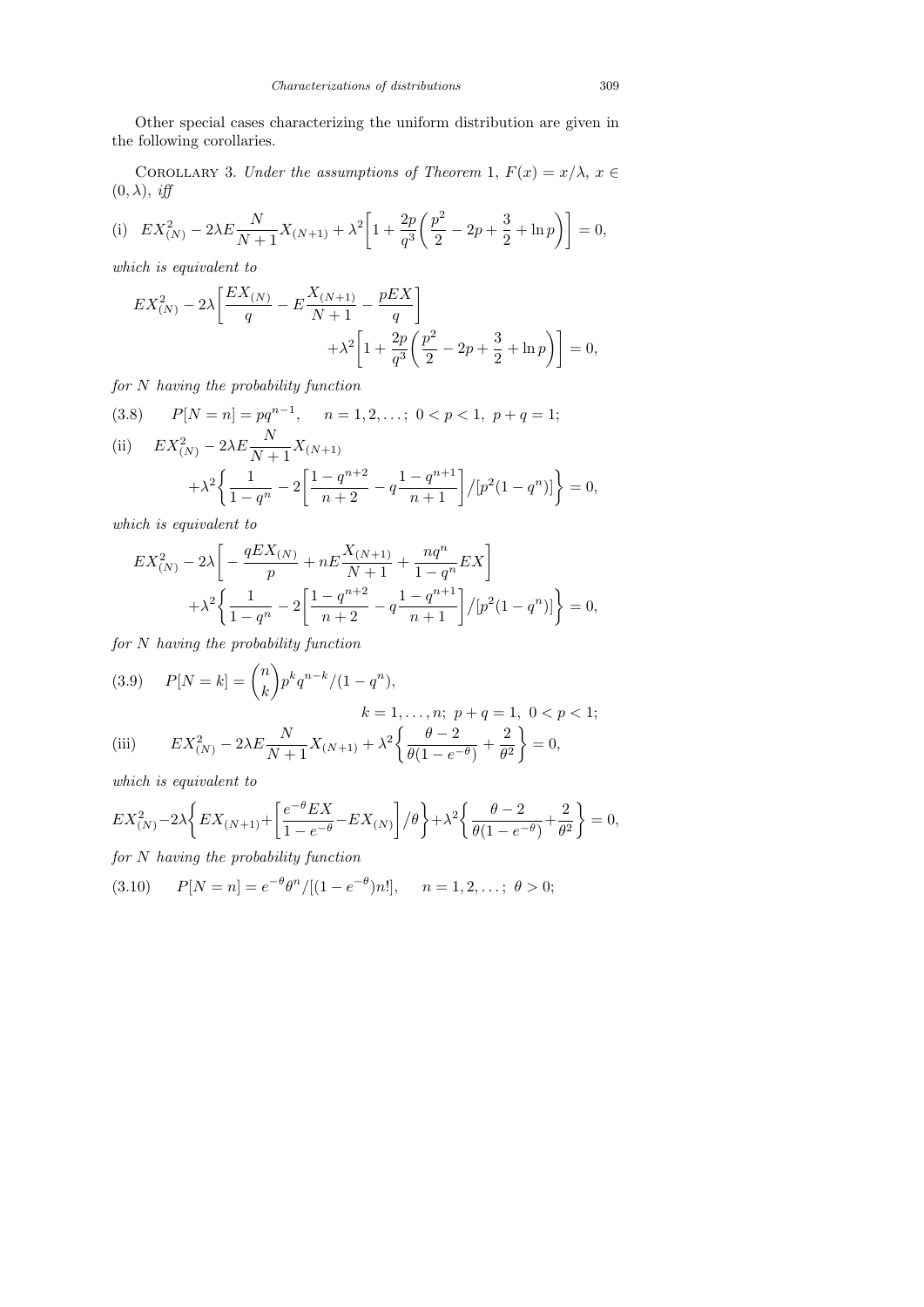310 Z. Grudzień and D. Szynal

(iv) 
$$
EX_{(N)}^{2} - 2\lambda E \frac{N}{N+1} X_{(N+1)} + \lambda^{2} \left\{ \frac{1}{1-p^{2}} - 2p^{2} \left[ \frac{q}{p} + \ln p \right] / [q^{2} (1-p^{2})] \right\} = 0,
$$
  
which is equivalent to

$$
EX_{(N)}^{2} - 2\lambda \left[ \frac{EX_{(N)}}{q} - 2E \frac{X_{(N+1)}}{N+1} - \frac{2p^{2}EX}{1-p^{2}} \right] + \lambda^{2} \left\{ \frac{1}{1-p^{2}} - 2p^{2} \left[ \frac{q}{p} + \ln p \right] / [q^{2}(1-p^{2})] \right\} = 0,
$$

or

$$
EX_{(N)}^2 - 2\lambda E \frac{N}{N+1} X_{(N+1)} + \lambda^2 \left\{ \frac{1}{1-p^3} + 2p^3 \left[ -\frac{1}{2} + \frac{1}{p} - \frac{1}{2p^2} \right] / [q^2 (1-p^3)] \right\} = 0,
$$

which is equivalent to

$$
EX_{(N)}^2 - 2\lambda \left[ \frac{EX_{(N)}}{q} - 3E \frac{X_{(N+1)}}{N+1} - \frac{3p^3 EX}{1-p^3} \right] + \lambda^2 \left\{ \frac{1}{1-p^3} + 2p^3 \left[ -\frac{1}{2} + \frac{1}{p} - \frac{1}{2p^2} \right] / [q^2(1-p^3)] \right\} = 0,
$$

or

$$
EX_{(N)}^{2} - 2\lambda E \frac{N}{N+1} X_{(N+1)} + \lambda^{2} \left\{ \frac{1}{1-p^{r}} + 2 \left( \frac{p-p^{r}}{1-r} - \frac{p^{2}-p^{r}}{2-r} \right) / [q^{2}(1-p^{r})] \right\} = 0,
$$

which is equivalent to

$$
EX_{(N)}^{2} - 2\lambda \left[ \frac{EX_{(N)}}{q} - rE \frac{X_{(N+1)}}{N+1} - \frac{rp^{r}EX}{1-p^{r}} \right] + \lambda^{2} \left\{ \frac{1}{1-p^{r}} + 2\left(\frac{p-p^{r}}{1-r} - \frac{p^{2}-p^{r}}{2-r}\right) / [q^{2}(1-p^{r})] \right\} = 0,
$$

for N having the probability function

(3.11) 
$$
P[N = n] = {n+r-1 \choose n} p^r q^n / (1-p^r), \quad n = 1, 2, \dots,
$$

with  $r = 2, 3$  and an integer  $r \geq 4$ , respectively.

Characterization conditions in the spirit of (3.5) (cf. [7]) with the probability function (1.1) are as follows.

THEOREM 2. Let  $\{X_n, n \geq 1\}$  be a sequence of i.i.d. random variables obeying a distribution  $F$  with finite second moment. Further, let  $N$  be de-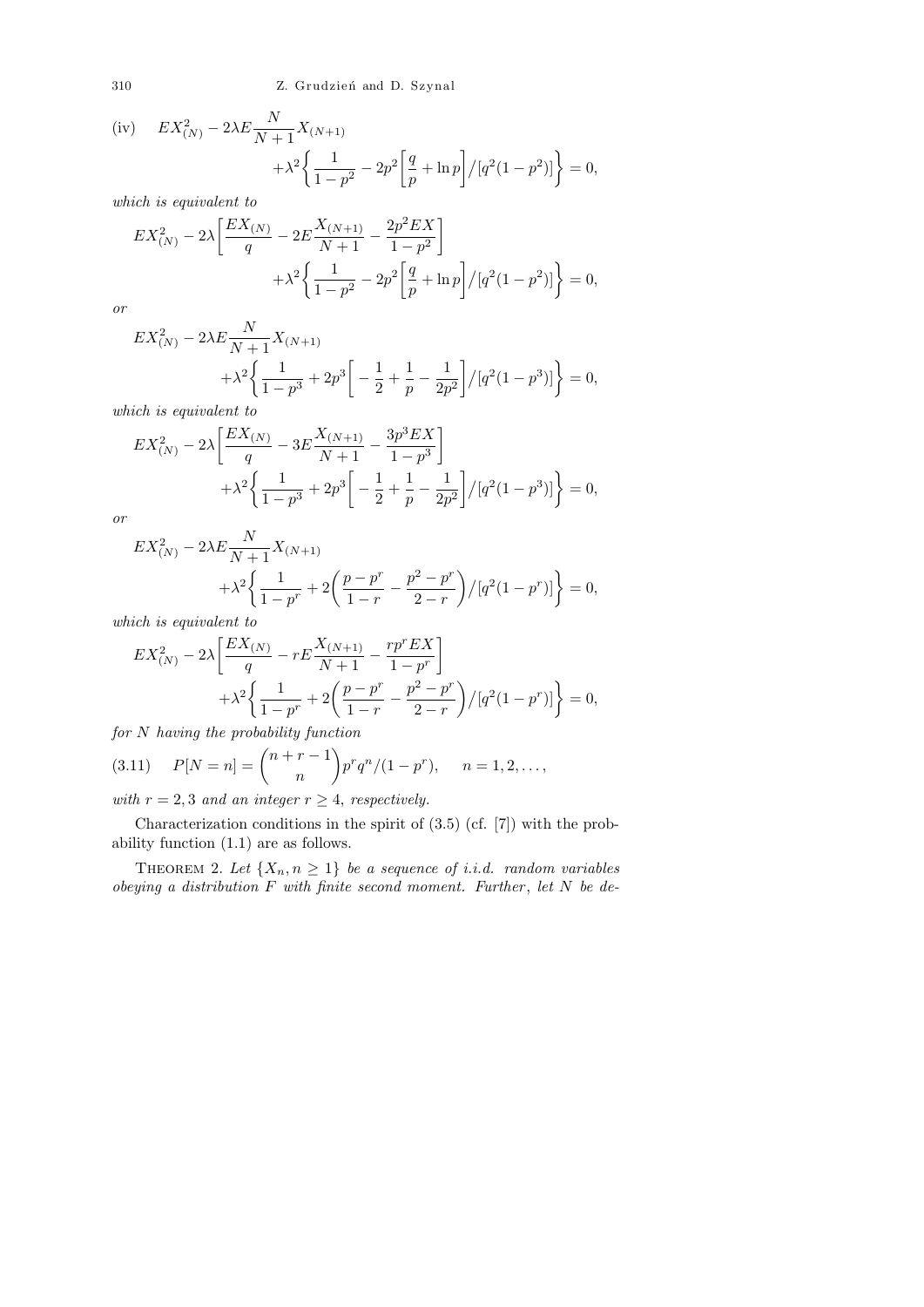fined by (1.1) and be independent of  $\{X_n, n \geq 1\}$ . Then, for given  $\lambda > 0$ ,  $F(x) = x/\lambda$  on  $(0, \lambda)$  if and only if

(3.12) 
$$
EX_{(N)}^{2} - 2\lambda \left[ EX_{(N)} - (a+b)E\frac{X_{(N+1)}}{N+1} - P[N=1]EX \right] / a + \lambda^{2} E \frac{N}{N+2} = 0
$$

whenever  $a \neq 0$  and  $a \neq -b$ ,

(3.13) 
$$
EX_{(N)}^2 - 2\lambda [EX_{(N)} - P[N=1]EX]/a + \lambda^2 E \frac{N}{N+2} = 0
$$

whenever  $a \neq 0$  and  $a = -b$ , and

$$
(3.14)\ \ EX_{(N)}^2 - 2\lambda [EX_{(N+1)} + (P[N=1]EX - EX_{(N)})/b] + \lambda^2 E \frac{N}{N+2} = 0
$$

whenever  $a = 0$ .

Proof. The Lemma of Section 2 and Theorem 1 lead us after simple evaluations to  $(3.12)$ – $(3.14)$ .

The conditions for  $U(0, \lambda)$  in terms of first order statistics are as follows.

THEOREM 1'. Let a sequence  $\{X_n, n \geq 1\}$  and a random variable N be as in Theorem 1. Then for  $\lambda > 0$ ,  $F(x) = x/\lambda$ ,  $x \in (0, \lambda)$ , iff

$$
EX_{1:N}^2 + 2\lambda \left[ E \frac{N}{N+1} X_{1:N+1} - EX_{1:N} \right] + \lambda^2 \left[ 1 - 2E \frac{N}{N+1} + E \frac{N}{N+2} \right] = 0.
$$

COROLLARY 1' (cf. [6]). If  $P[N = 1] = 1$  then  $F(x) = x, x \in (0, 1), if$  $EX^2 + EX_{1:2} - 2EX + 1/3 = 0$ , which is equivalent to  $EX_{2:2} - EX^2 = 1/3$ .

COROLLARY 2' (cf. [7]). Under the assumptions of Theorem 1',  $F(x) =$  $x/\lambda, x \in (0, \lambda), \text{ iff}$ 

(3.15) 
$$
EX_{1:N}^2 + 2\lambda \left[ E \frac{N}{N+1} X_{1:N+1} - EX_{1:N} \right] + \lambda^2 \alpha \left[ \frac{3}{2} - \frac{1}{\theta} - \left( 1 - \frac{1}{\theta} \right)^2 \ln(1-\theta) \right] = 0,
$$

which is equivalent to

(3.16) 
$$
EX_{1:N}^2 - 2\lambda \left[ \alpha EX + \left( 1 - \frac{1}{\theta} \right) EX_{1:N} \right] = -\alpha \lambda^2 \left[ \frac{3}{2} - \frac{1}{\theta} - \left( 1 - \frac{1}{\theta} \right)^2 \ln(1 - \theta) \right],
$$

for  $N$  having the probability function  $(3.3)$ .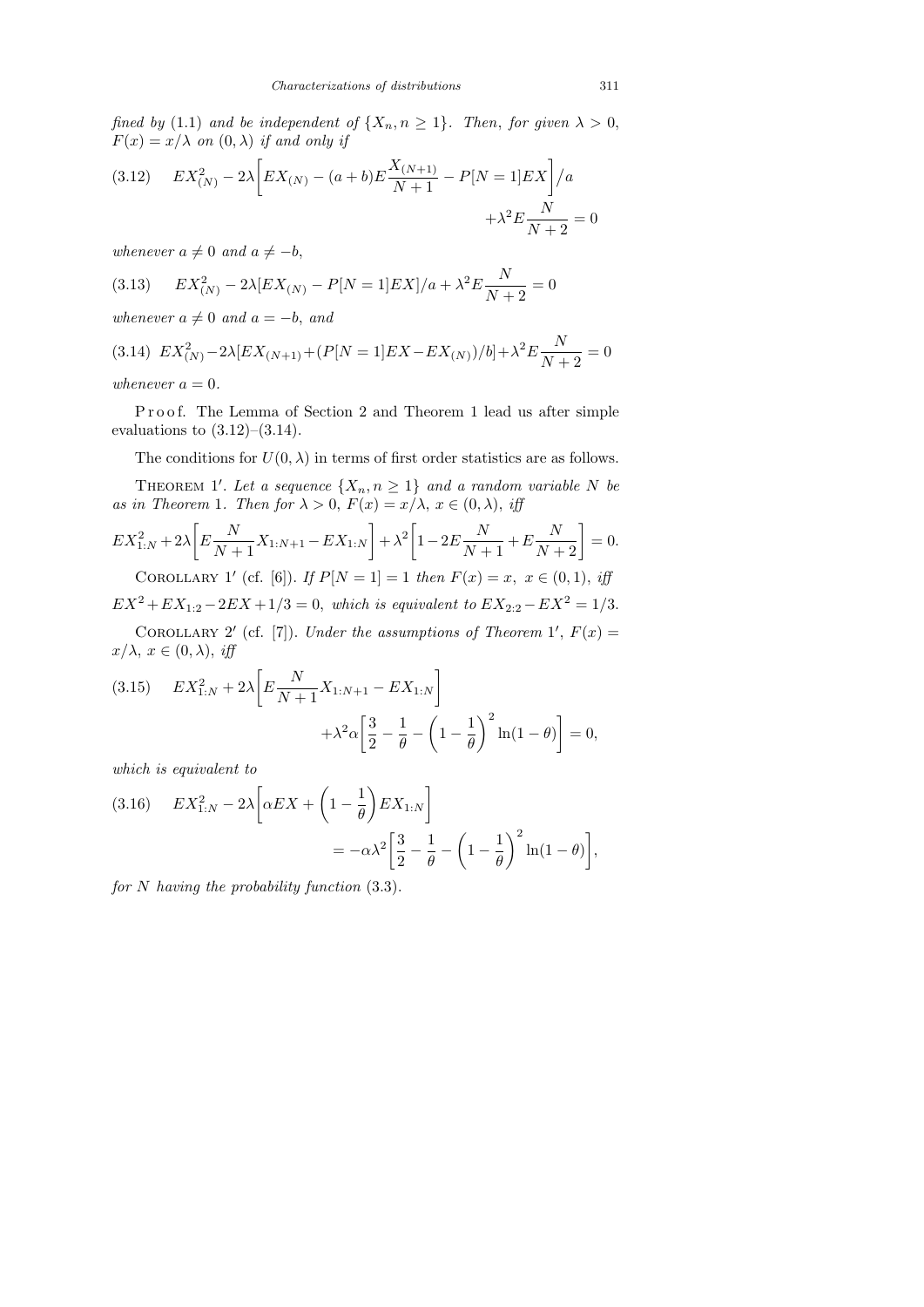P r o o f. Note that for the distribution  $(3.3)$  we get

$$
(3.17) \quad 1 - 2E\frac{N}{N+1} + E\frac{N}{N+2} = \alpha \left[\frac{3}{2} - \frac{1}{\theta} - \left(1 - \frac{1}{\theta}\right)^2 \ln(1 - \theta)\right].
$$

Hence we have (3.15). Moreover, for the distribution (3.3) by the Lemma we get

(3.18) 
$$
E\frac{N}{N+1}X_{1:N+1} - EX_{1:N} = -\left(1 - \frac{1}{\theta}\right)EX_{1:N} - \alpha EX.
$$

Putting (3.17) and (3.18) into (3.15) we obtain (3.16).

COROLLARY 3'. Let  $\{X_n, n \geq 1\}$  be a sequence of i.i.d. random variables obeying a distribution function  $F$  with finite second moment. Suppose that a random sample size N is independent of  $\{X_n, n \geq 1\}$ . Then for given  $\lambda > 0$ ,  $F(x) = x/\lambda$ ,  $x \in (0, \lambda)$ , iff

(i) 
$$
EX_{1:N}^2 + 2\lambda \left[ E \frac{N}{N+1} X_{1:N+1} - EX_{1:N} \right] + \lambda^2 \left[ 2p \ln p \left( \frac{1}{q^3} - \frac{1}{q^2} \right) + \frac{p^3 - 4p^2 + 3p}{q^3} - \frac{2p}{q} \right] = 0,
$$

which is equivalent to

$$
EX_{1:N}^2 - 2\lambda \left[ \left( 1 - \frac{1}{q} \right) EX_{1:N} + E \frac{X_{1:N+1}}{N+1} + \frac{p}{q} EX \right] + \lambda^2 \left[ 2p \ln p \left( \frac{1}{q^3} - \frac{1}{q^2} \right) + \frac{p^3 - 4p^2 + 3p}{q^3} - \frac{2p}{q} \right] = 0,
$$

for  $N$  having the probability function  $(3.8)$ ;

(ii) 
$$
EX_{1:N}^2 + 2\lambda \left[ E \frac{N}{N+1} X_{1:N+1} - EX_{1:N} \right] + \lambda^2 \left\{ \frac{q^n}{q^n - 1} + 2 \left[ \frac{1 - q^{n+1}}{n+1} \left( \frac{1}{p} + \frac{q}{p^2} \right) - \frac{1 - q^{n+2}}{p^2 (n+2)} \right] / (1 - q^n) \right\} = 0,
$$

which is equivalent to

$$
EX_{1:N}^2 - 2\lambda \left[ \frac{EX_{1:N}}{p} - nE \frac{X_{1:N+1}}{N+1} - \frac{q^n}{1-q^n} EX \right] + \lambda^2 \left\{ \frac{q^n}{q^n - 1} + 2 \left[ \frac{1-q^{n+1}}{n+1} \left( \frac{1}{p} + \frac{q}{p^2} \right) - \frac{1-q^{n+2}}{p^2(n+2)} \right] / (1-q^n) \right\} = 0,
$$

for  $N$  having the probability function  $(3.9)$ ;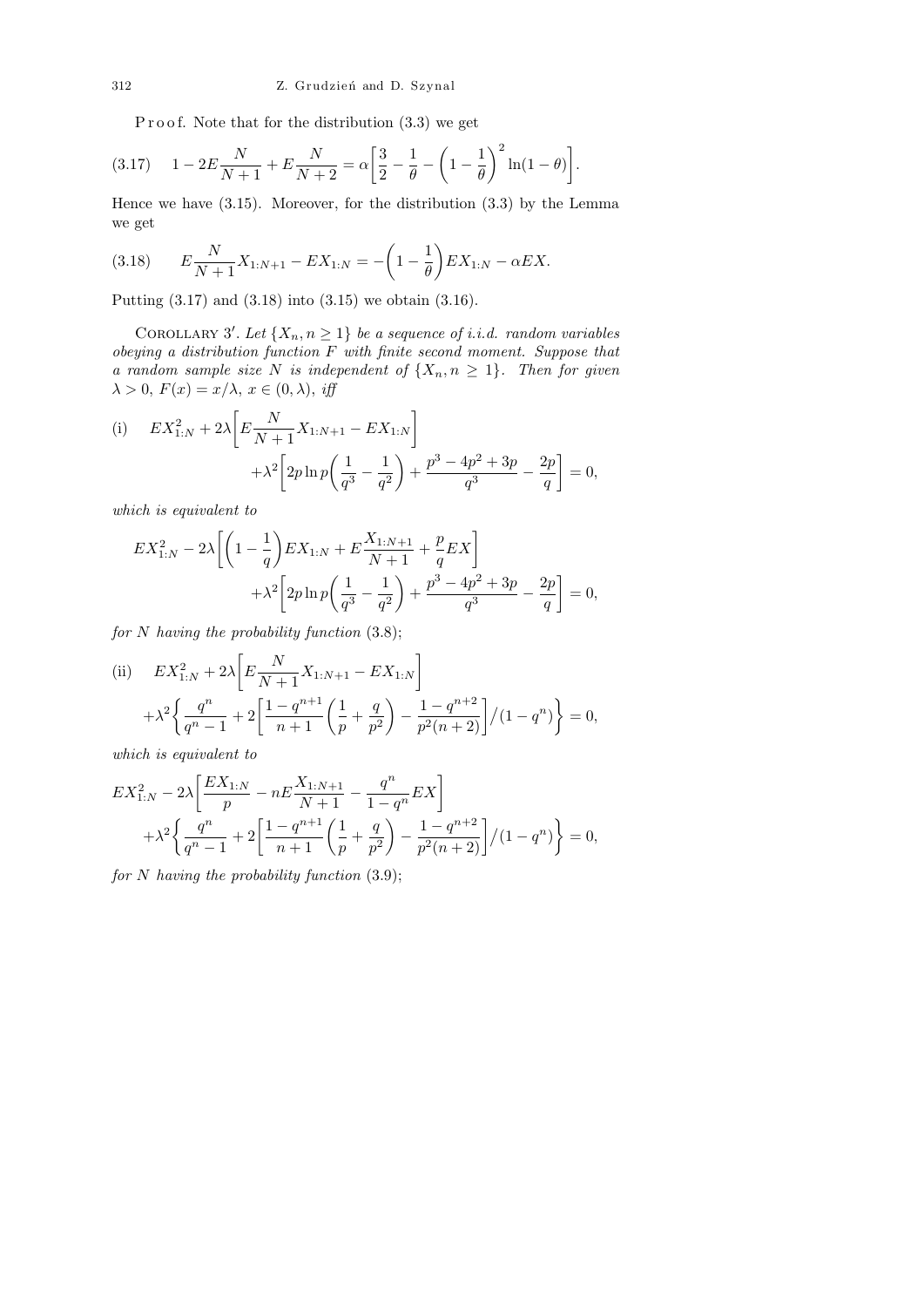*Characterizations of distributions* 313

(iii) 
$$
EX_{1:N}^2 + 2\lambda \left[ E \frac{N}{N+1} X_{(N+1)} - EX_{1:N} \right] + \left( \frac{\lambda}{\theta} \right)^2 \left( 2 - \frac{\theta(\theta + 2)e^{-\theta}}{1 - e^{-\theta}} \right) = 0,
$$

which is equivalent to

$$
EX_{1:N}^2 - 2\lambda \left[ \left( 1 + \frac{1}{\theta} \right) EX_{1:N} + \frac{e^{-\theta} EX}{1 - e^{-\theta}} \right] + \left( \frac{\lambda}{\theta} \right)^2 \left( 2 - \frac{\theta(\theta + 2)e^{-\theta}}{1 - e^{-\theta}} \right) = 0,
$$
  
for N, having the probability function (3.10).

for  $N$  having the probability function  $(3.10)$ ;

(iv) 
$$
EX_{1:N}^2 + 2\lambda \left[ E \frac{N}{N+1} X_{1:N+1} - EX_{1:N} \right]
$$
  

$$
-\lambda^2 p^2 \left[ 1 + \frac{2 \ln p}{q^2} + \frac{2}{q} \right] / (1 - p^2) = 0,
$$

which is equivalent to

$$
EX_{1:N}^2 - 2\lambda \left[ \left( 1 - \frac{1}{q} \right) EX_{1:N} + 2E \frac{X_{1:N+1}}{N+1} + \frac{2p^2 EX}{1-p^2} \right] + \lambda^2 \left\{ p^2 \left[ 1 - \frac{2 \ln p}{q^2} \right] + \frac{2p(q^2-1)}{q} \right\} / (1-p^2) = 0,
$$

or

$$
EX_{1:N}^2 + 2\lambda \left[ E \frac{N}{N+1} X_{1:N+1} - EX_{1:N} \right]
$$
  
+  $\lambda^2 \left\{ p^3 \left[ 1 - 2 \left( \frac{1}{2} + q - \frac{1}{2p^2} \right) / q + 2 \left( -\frac{1}{2} + \frac{1}{p} - \frac{1}{2p^2} \right) / q^2 \right] / (1 - p^3) \right\} = 0,$   
which is equivalent to

which is equivalent to

$$
EX_{1:N}^2 - 2\lambda \left[ \left( 1 - \frac{1}{q} \right) EX_{1:N} + 3E \frac{X_{1:N+1}}{N+1} + \frac{3p^3 EX}{1-p^3} \right] + \lambda^2 \left\{ p^3 \left[ 1 - 2 \left( \frac{1}{2} + q - \frac{1}{2p^2} \right) / q \right. + 2 \left( -\frac{1}{2} + \frac{1}{p} - \frac{1}{2p^2} \right) / q^2 \right] / (1-p^3) \right\} = 0,
$$

or

$$
EX_{1:N}^{2} + 2\lambda \left[ E \frac{N}{N+1} X_{1:N+1} - EX_{1:N} \right] + \lambda^{2} \left\{ \frac{2(p^{2} - p^{r})}{(r-2)q^{2}} - \frac{2(p-p^{r})p}{(r-1)q^{2}} - p^{r} \right\} / (1 - p^{r}) = 0,
$$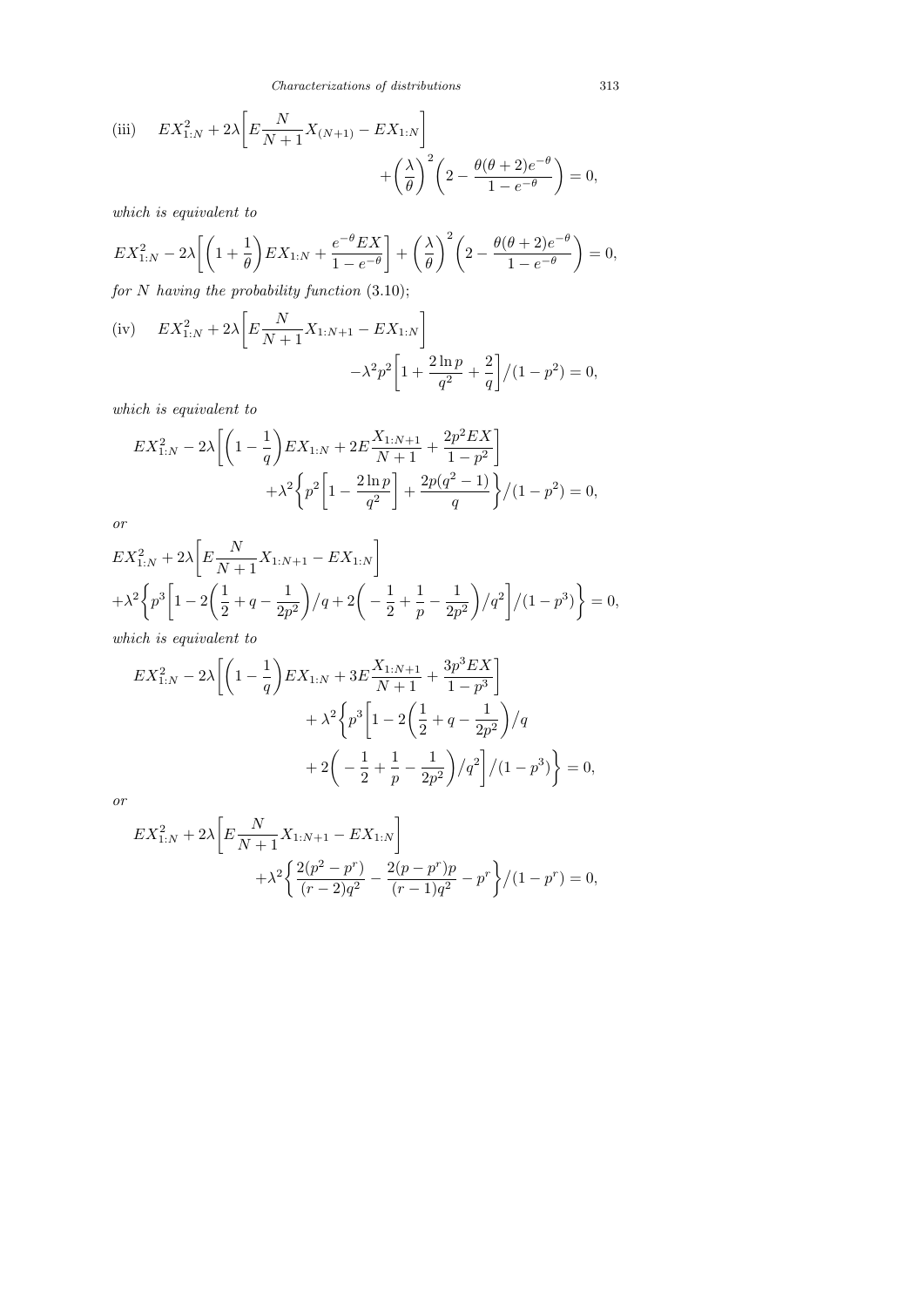which is equivalent to

$$
EX_{1:N}^{2} - 2\lambda \left[ \left( 1 - \frac{1}{q} \right) EX_{1:N} + rE \frac{X_{1:N+1}}{N+1} + \frac{rp^{r} EX}{1 - p^{r}} \right] + \lambda^{2} \left\{ \frac{2(p^{2} - p^{r})}{(r-2)q^{2}} - \frac{2(p-p^{r})p}{(r-1)q^{2}} - p^{r} \right\} / (1 - p^{r}) = 0,
$$

for N having the probability function (3.11), with  $r = 2, 3$  and an integer  $r \geq 4$ , respectively.

THEOREM 2'. Let a sequence  $\{X_n, n \geq 1\}$  and a random variable N be as in Theorem 2. Then for given  $\lambda > 0$ ,  $F(x) = x/\lambda$ ,  $x \in (0, \lambda)$ , iff

$$
EX_{1:N}^2 - 2\lambda \left[ \left( 1 - \frac{1}{a} \right) EX_{1:N} + \left( 1 + \frac{b}{a} \right) E \frac{X_{1:N+1}}{N+1} + \frac{P[N=1]EX}{a} \right] + \lambda^2 \left[ 1 - 2E \frac{N}{N+1} + E \frac{N}{N+2} \right] = 0
$$

whenever  $a \neq 0, a \neq -b$ ,

$$
EX_{1:N}^2 - 2\lambda \left[ \frac{P[N=1]EX}{a} + \left( 1 - \frac{1}{a} \right) EX_{1:N} \right] + \lambda^2 \left[ 1 - 2E \frac{N}{N+1} + E \frac{N}{N+2} \right] = 0
$$

whenever  $a \neq 0$ ,  $a = -b$ , and

$$
EX_{1:N}^{2} - 2\lambda \left[ \left( 1 + \frac{1}{b} \right) EX_{1:N} + \frac{P[N=1]EX}{b} \right] + \lambda^{2} \left[ 1 - 2E \frac{N}{N+1} + E \frac{N}{N+2} \right] = 0
$$

whenever  $a = 0$ .

Now we see that  $E \frac{N}{N+1} X^2_{(N+1)}$  and  $E \frac{N}{N+2} X_{(N+2)}$  characterize  $U(0, \lambda)$ ,  $\lambda > 0$ .

THEOREM 3. Under the assumptions of Theorem 1, for given  $\lambda > 0$ ,  $F(x) = x/\lambda, x \in (0, \lambda), \text{ iff}$ 

(3.19) 
$$
E \frac{N}{N+1} X_{(N+1)}^2 - 2\lambda E \frac{N}{N+2} X_{(N+2)} + \lambda^2 E \frac{N}{N+3} = 0.
$$
  
Proof. Let  $F(x) = x/\lambda$ ,  $x \in (0, \lambda)$ . Then  $F^{-1}(t) = \lambda t$ ,  $t \in (0, 1)$  and  

$$
E \frac{N}{N+1} X_{(N+1)}^2 - 2\lambda E \frac{N}{N+2} X_{(N+2)} + \lambda^2 E \frac{N}{N+3}
$$

$$
= \lambda^2 \int_0^1 t^3 \psi_N'(t) dt - 2\lambda^2 \int_0^1 t^3 \psi_N'(t) dt + \lambda^2 E \frac{N}{N+3}.
$$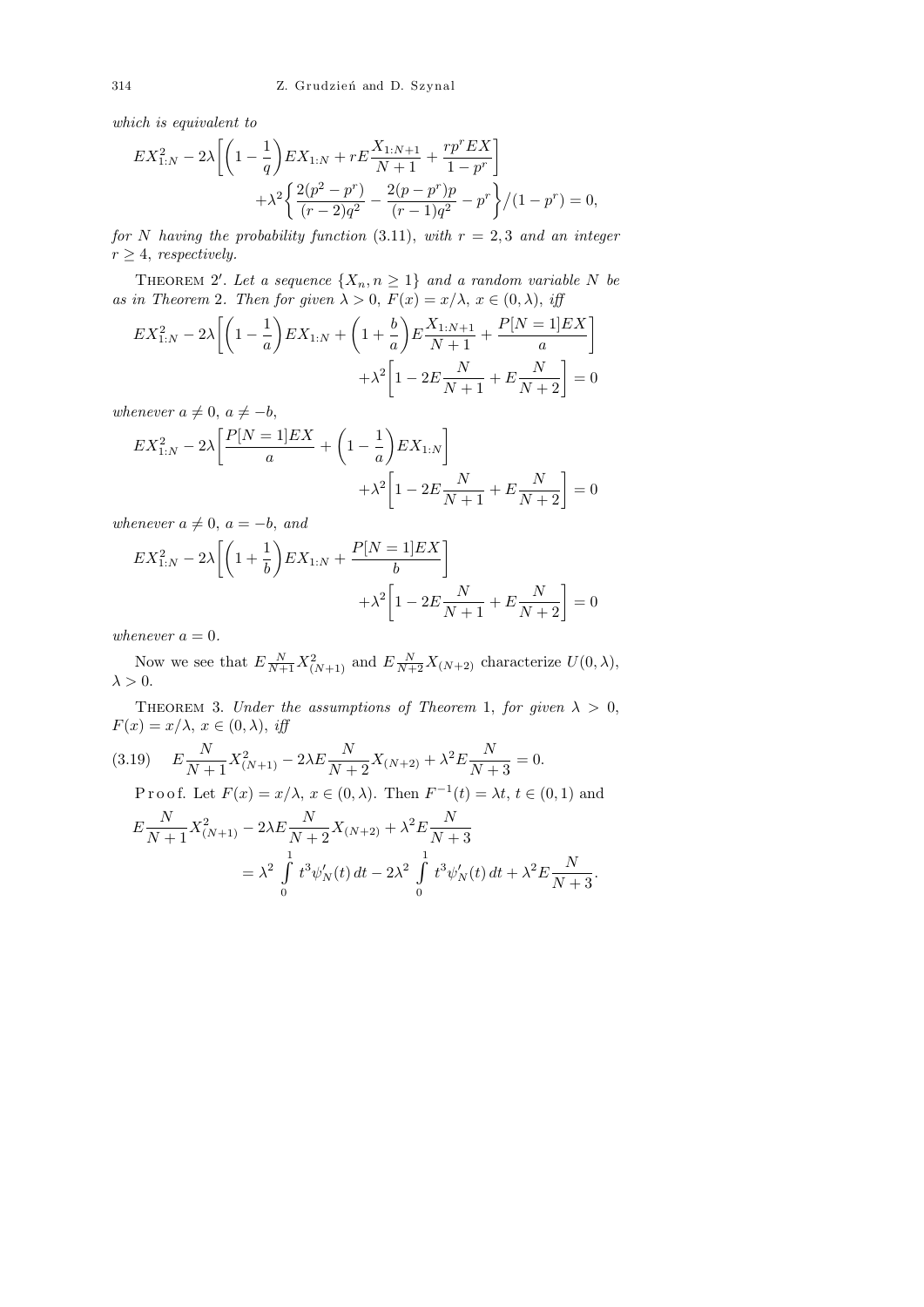But

$$
E\frac{N}{N+3} = \int_{0}^{1} t^3 \psi'_{N}(t) dt.
$$

Hence we have (3.19).

Assume now that (3.19) is satisfied. Then

$$
\int_{0}^{1} (F^{-1}(t) - \lambda t)^{2} t \psi'_{N}(t) dt = 0
$$

and by the assumptions of Theorem 3 we get  $F^{-1}(t) = \lambda t$  a.e. on  $(0, \lambda)$ .

COROLLARY 4 (cf. [6]). If  $P[N = 1] = 1$ , then  $F(x) = x, x \in (0, 1)$ , iff

$$
EX_{(2)}^2 - \frac{4}{3}EX_{(3)} + \frac{1}{2} = 0.
$$

COROLLARY 5. If the random sample size  $N$  has the distribution (3.3) then  $F(x) = x/\lambda$ ,  $x \in (0, \lambda)$ , iff

$$
E\frac{N}{N+1}X_{(N+1)}^2 - 2\lambda E\frac{N}{N+2}X_{(N+2)} - \lambda^2 \alpha \left[\frac{\ln(1-\theta)}{\theta^3} + \frac{1}{\theta^2} + \frac{1}{2\theta} - \frac{1}{3}\right] = 0.
$$

COROLLARY 6. Under the assumptions of Theorem 3,  $F(x) = x/\lambda$ ,  $x \in$  $(0, \lambda), \text{ iff}$ 

(i) 
$$
E \frac{N}{N+1} X_{(N+1)}^2 - 2\lambda E \frac{N}{N+2} X_{(N+2)} + \lambda^2 \left[ 1 + \frac{3p}{q^4} \left( \ln p - 3p + \frac{3}{2}p^2 - \frac{p^3}{3} + \frac{11}{6} \right) \right] = 0,
$$

for  $N$  having the probability function  $(3.8)$ ;

(ii) 
$$
E \frac{N}{N+1} X_{(N+1)}^2 - 2\lambda E \frac{N}{N+2} X_{(N+2)} + \lambda^2 \left\{ \frac{1}{1-q^n} - \frac{3}{p^3} \left[ \frac{1-q^{n+3}}{n+3} - \frac{2q}{n+2} (1-q^{n+2}) + \frac{q^2}{n+1} (1-q^{n+1}) \right] / (1-q^n) \right\} = 0
$$

for  $N$  having the probability function  $(3.9)$ ;

(iii) 
$$
E\frac{N}{N+1}X_{(N+1)}^2 - 2\lambda E\frac{N}{N+2}X_{(N+2)} + \lambda^2 \left[ \left( 1 - \frac{3}{\theta} + \frac{6}{\theta^2} \right) / (1 - e^{-\theta}) - \frac{6}{\theta^3} \right] = 0
$$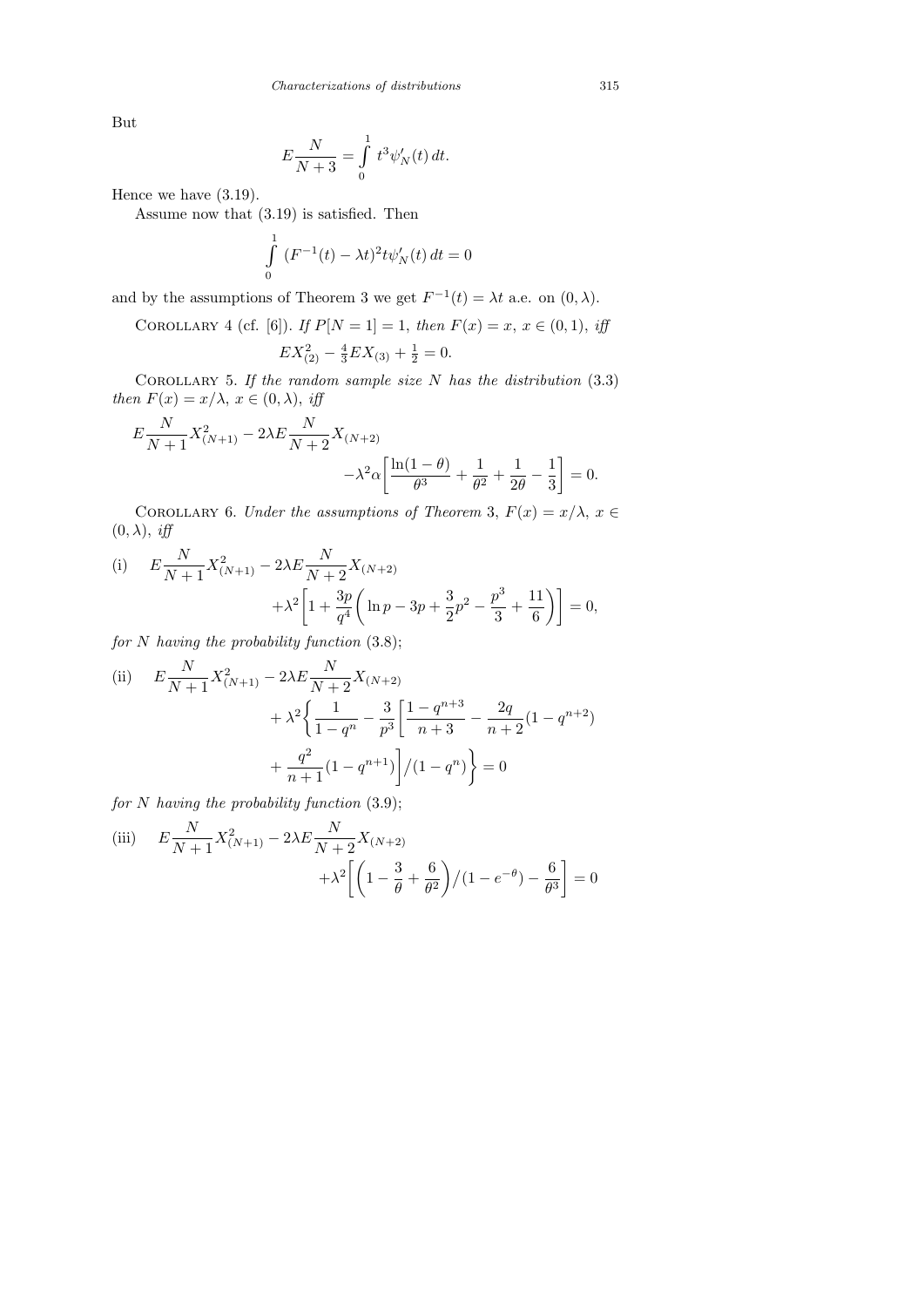for N having the probability function (3.10);

(iv) 
$$
E\frac{N}{N+1}X_{(N+1)}^2 - 2\lambda E\frac{N}{N+2}X_{(N+2)} + \lambda^2 \left[1 + \frac{3p^2}{q^3(1-p^2)}\left(p^2 - \frac{p^3}{3} - \frac{1}{p} - 2\ln p + \frac{1}{3}\right)\right] = 0
$$

or

$$
E\frac{N}{N+1}X_{(N+1)}^2 - 2\lambda E\frac{N}{N+2}X_{(N+2)} + \lambda^2 \left\{ 1 + \frac{3p^3}{q^3(1-p^3)} \left[ \frac{2}{p} - \frac{1}{2p^2} + \ln p - p + p^2 - \frac{p^3}{3} - \frac{7}{6} \right] \right\} = 0
$$

or

$$
E\frac{N}{N+1}X_{(N+1)}^2 - 2\lambda E\frac{N}{N+2}X_{(N+2)} + \lambda^2 \left\{\frac{1}{1-p^r} + \frac{3}{q^3(1-p^r)}\left[\frac{p-p^r}{1-r} - 2\left(\frac{p^2-p^r}{2-r}\right) + \frac{p^3-p^r}{3-r}\right]\right\} = 0
$$

for N having the probability function (3.10), with  $r = 2, 3$  and an integer  $r \geq 4$ , respectively.

THEOREM 3'. Under the assumptions of Theorem 2', for given  $\lambda > 0$ ,  $F(x) = x/\lambda, x \in (0, \lambda), \text{ iff}$ 

$$
E\frac{N}{N+1}X_{1:N+1}^2 + 2\lambda \left( E\frac{N}{N+2}X_{1:N+2} - E\frac{N}{N+1}X_{1:N+1} \right) + \lambda^2 \left( E\frac{N}{N+3} - 2E\frac{N}{N+2} + E\frac{N}{N+1} \right) = 0.
$$

COROLLARY 4' (cf. [6]). If  $P[N = 1] = 1$ , then  $F(x) = x, x \in (0, 1)$ , iff

$$
EX_{1:2}^2 - 2EX_{1:2} + \frac{4}{3}EX_{1:3} + \frac{1}{6} = 0,
$$

which is equivalent to

$$
EX_{1:2}^2 - \frac{2}{3}EX_{2:3} + \frac{1}{6} = 0.
$$

COROLLARY 5'. If the random sample size N has the distribution  $(3.3)$ , then  $F(x) = x/\lambda$ ,  $x \in (0, \lambda)$ , iff

$$
E\frac{N}{N+1}X_{1:N+1}^2 + 2\lambda \left( E\frac{N}{N+2}X_{1:N+2} - E\frac{N}{N+1}X_{1:N+1} \right) + \lambda^2 \alpha \left[ \frac{3}{2} - \frac{1}{\theta} - \left( 1 - \frac{1}{\theta} \right)^2 \ln(1-\theta) - \frac{\theta}{3} \right] / \theta = 0.
$$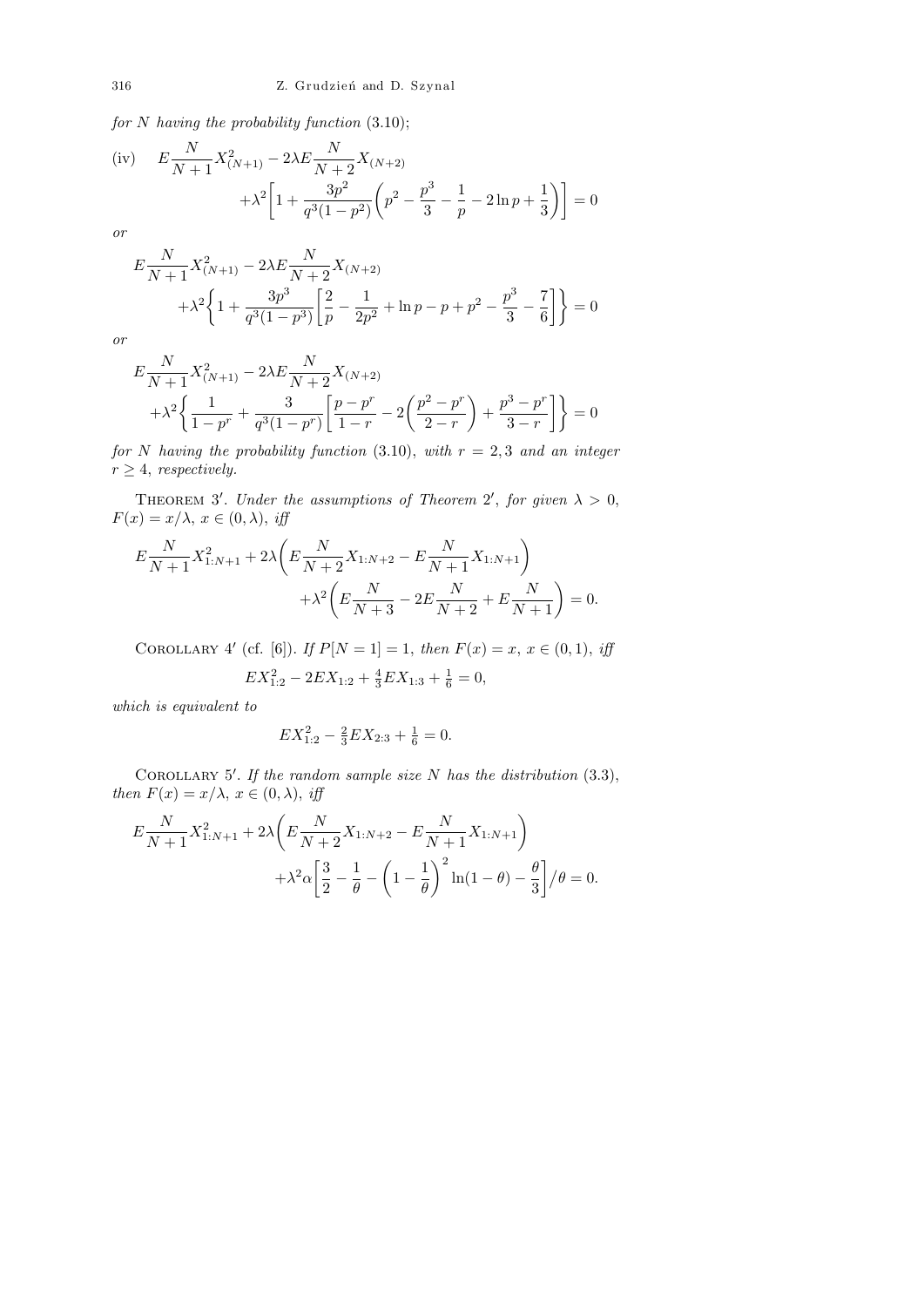COROLLARY 6'. Under the assumptions of Theorem 3',  $F(x) = x/\lambda$ ,  $x \in (0, \lambda), \text{ iff}$ 

(i) 
$$
E \frac{N}{N+1} X_{1:N+1}^2 + 2\lambda \left( E \frac{N}{N+2} X_{1:N+2} - E \frac{N}{N+1} X_{1:N+1} \right) + \lambda^2 \left[ \ln p \left( \frac{3p}{q^4} - \frac{4p}{q^3} + \frac{p}{q^2} \right) + \frac{3p}{q^4} \left( \frac{3}{2} p^2 - 3p - \frac{p^3}{3} + \frac{11}{6} \right) - \frac{2p}{q^3} (p^2 - 4p + 3) + \frac{p}{q} \right] = 0
$$

for  $N$  having the probability function  $(3.8)$ ;

(ii) 
$$
E \frac{N}{N+1} X_{1:N+1}^2 + 2\lambda \left( E \frac{N}{N+2} X_{1:N+2} - E \frac{N}{N+1} X_{1:N+1} \right) + \lambda^2 \left[ -\frac{3}{p^3} \frac{1-q^{n+3}}{n+3} + \frac{2}{n+2} (1-q^{n+2}) \left( \frac{3q}{p^3} + \frac{2}{p^2} \right) + \frac{1-q^{n+1}}{n+1} \left( \frac{3}{p^3} - \frac{4q}{p^2} - \frac{1}{p} \right) \right] / (1-q^n) = 0
$$

for  $N$  having the probability function  $(3.9)$ ;

(iii) 
$$
E \frac{N}{N+1} X_{1:N+1}^2 + 2\lambda \left( E \frac{N}{N+2} X_{1:N+2} - E \frac{N}{N+1} X_{1:N+1} \right) + \lambda^2 \left[ \left( \frac{6}{\theta} + 1 \right) / [\theta (1 - e^{-\theta})] - \left( \frac{6}{\theta^3} + \frac{4}{\theta^2} + \frac{1}{\theta} \right) \right] = 0
$$

for N having the probability function  $(3.10)$ ;

(iv) 
$$
E \frac{N}{N+1} X_{1:N+1}^2 + 2\lambda \left( E \frac{N}{N+2} X_{1:N+2} - E \frac{N}{N+1} X_{1:N+1} \right) + \lambda^2 \left[ \frac{3p^2}{q^3} \left( -q - 2 \ln p - \frac{q}{p} \right) + 4p^2 \left( \frac{q}{p} + \ln p \right) / q^2 - p \right] / (1 - p^2) = 0
$$

or

$$
E\frac{N}{N+1}X_{1:N+1}^2 + 2\lambda \left( E\frac{N}{N+2}X_{1:N+2} - E\frac{N}{N+1}X_{1:N+1} \right) + \lambda^2 \left[ \frac{3p^3}{q^3} \left( \frac{2}{p} + \ln p - \frac{1}{2p^2} - \frac{3}{2} \right) - \frac{4p^3}{q^2} \left( -\frac{1}{2} + \frac{1}{p} - \frac{1}{2p^2} \right) + \frac{p^3}{q} \left( \frac{1}{2} - \frac{1}{2p^2} \right) \right] / (1 - p^3) = 0
$$